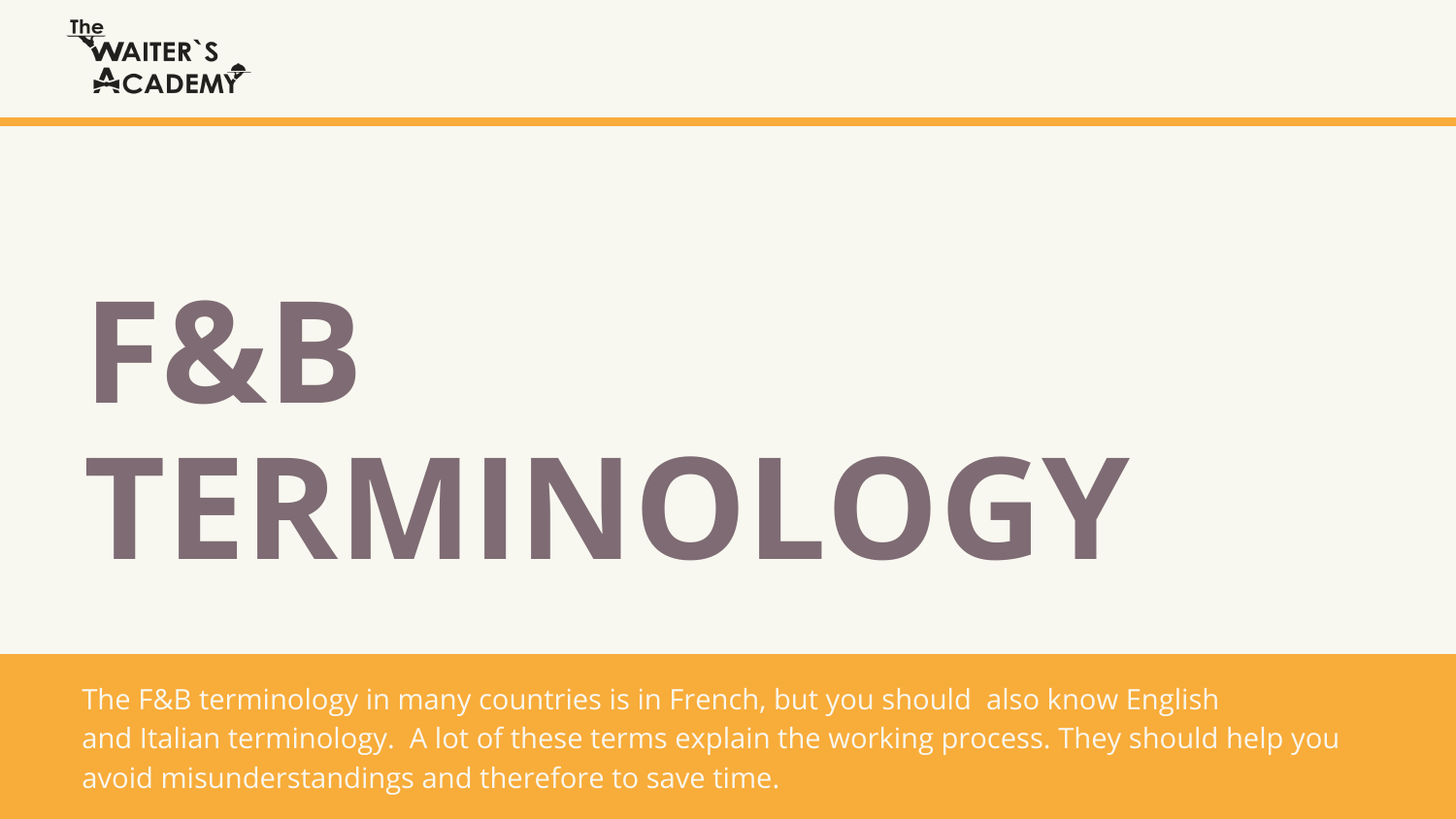

- A la carte ordering according to the menu. The guest can create his own one, two, three, etc course menu
- A la minute prepared to order, not prepared in advance; short order (USA)A part (on the side) - The sauce, the gravy, the side dishes, etc. are placed/served in a separate dish or saucier • A la carte - ordering according to the menu. The guest can create his own one,<br>two, three, etc course menu<br>• A la minute - prepared to order, not prepared in advance; short order (USA)A<br>part (on the side) - The sauce, th
- Affinieren (affine, affinage) To age cheese. To store the cheese in the cellar or in an aging room until it reaches the optimal ripeness
- Al dente An Italian term for pasta but also used for vegetables that are still firm and slightly chewy. "To be firm to the bite" (The Italian etymology is "to the tooth")
- Ambiente or ambiance The overall impression, the surrounding atmosphere of an establishment. The interior, the service and the food work together to create harmony.
- Amuse-Bouche a small (bite-sized) savory appetizer, served before a meal. Usually served with the phrase "with the compliments of the chef". The waiter describes the ingredients of the amusebouche and explains how to be eaten if necessary.
- Announcing To announce the order in the kitchen or to explain/describe the meals to the guests at the guest table.
- Aperitifs An alcoholic drink taken before a meal as an appetizer. It could be dry, fruity or bitter.
- Avinieren To rinse a glass and the carafe with some wine before using them. This eliminates any minor odors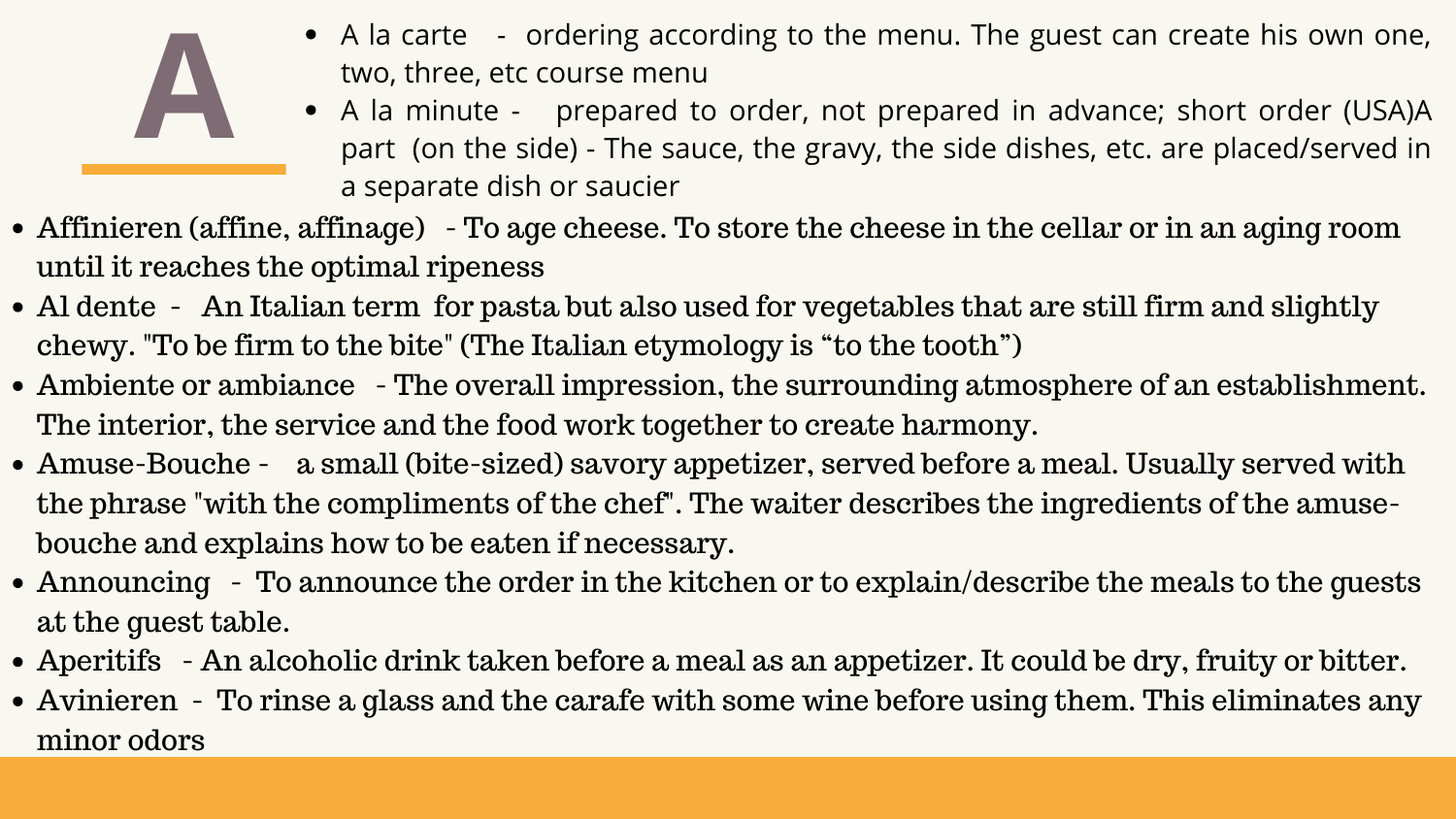

- Banquet a commemorative event /festive event, a ceremonious meal
- Barbecue-Party a garden event (an open air event) at which all the meat meals, also fish and some vegetables are grilled/barbecued.
- Barista A coffee specialist. He can master the espresso machine and knows about coffee blends/varieties. He can prepare the ideal coffee beverages.
- Bon A non fiscal receipt only for internal use (often printed to separate orders for the bar and for the kitchen)
- Brunch A combination of breakfast and lunch meals. It is usually offered on Sunday and on Holidays, from 11:00 o'clock to 14:00 o ` clock in the gastronomy area . The american term Brunch comes from Breakfast and Lunch.
- Buffet The meals (and also drinks) are displayed/placed on a long table where the guests serve themselves. The buffet might be offered to many occasions like breakfast, brunch, lunch or as a salad buffet.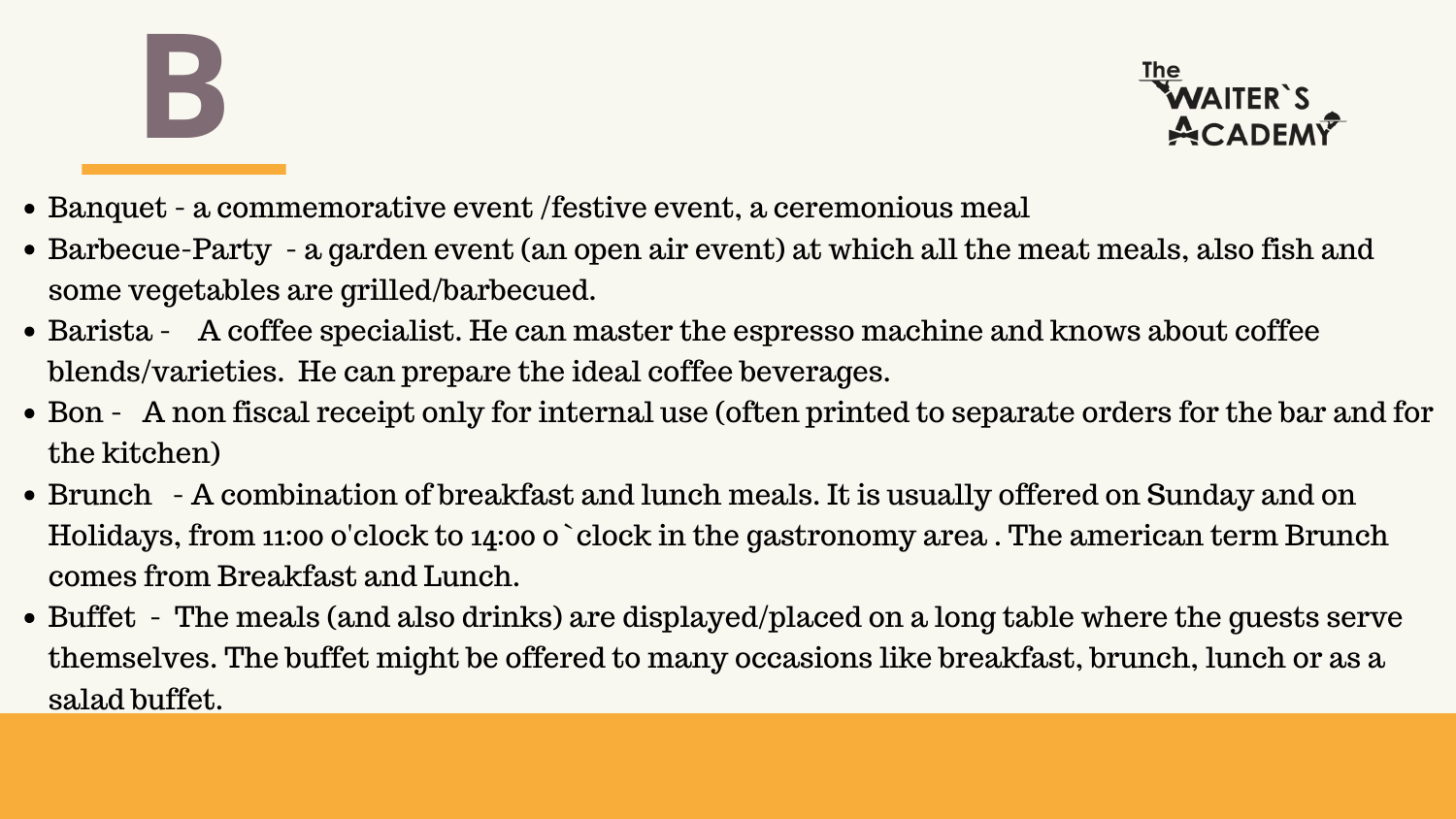

- Canapes Small slices of bread in different form and thickness topped with a savory spared. Their crusts are removed, they are sometimes toasted, rectangular, triangular, square, etc.
- Carafe Usually a large-bellied shape bottle sometimes with a glass stopper ; it is mostly used for water and wine
- Carving Meat carving is the right and professional cutting of poultry and of whole pieces of meat
- Catering The service of meals and beverages for an event in-house (Inside-Catering) or outside the house (Outside-Catering).
- Chafing dish An utensil food keeping food warm at the buffet table
- Check cover A folder for the bill presentation to the guests
- Cocktail A mix drink
- Couvert A table cover
- Croutons Small cubes or slices of toasted (or crisply fried) bread (white or brown)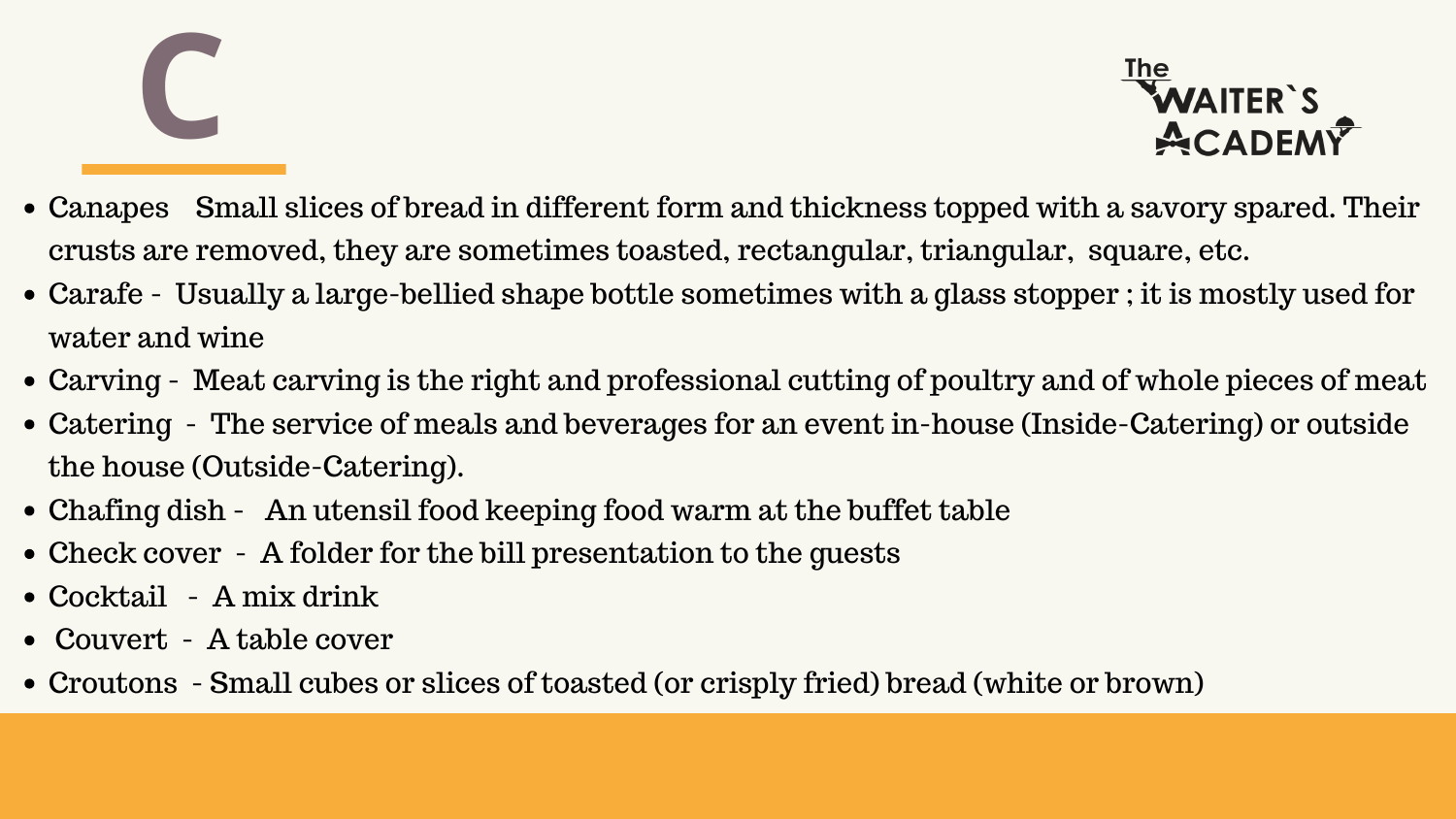- Degustation Tasting and evaluation of beverages for example wine tasting
- Degustation menu A selection of courses and accompanied by matching beverages
- Dejeuner Lunch
- Decanting To extract the wine from the depot. That is to poor an old red wine or a vintage ports into a carafe leaving the depot on the bottle bottom
- Depot Designation for the sediment which settles during the wine aging. The depot (sediment) remains in the bottle after decanting
- Digestive A drink taken after meal
- Diner, Dinner Supper (evening meal)
- Display table A presentation table (for example Wine-Display)
- Doily A mat (lace paper placed under the cakes usually)
- Dressing The English term for marinade, usually for salad

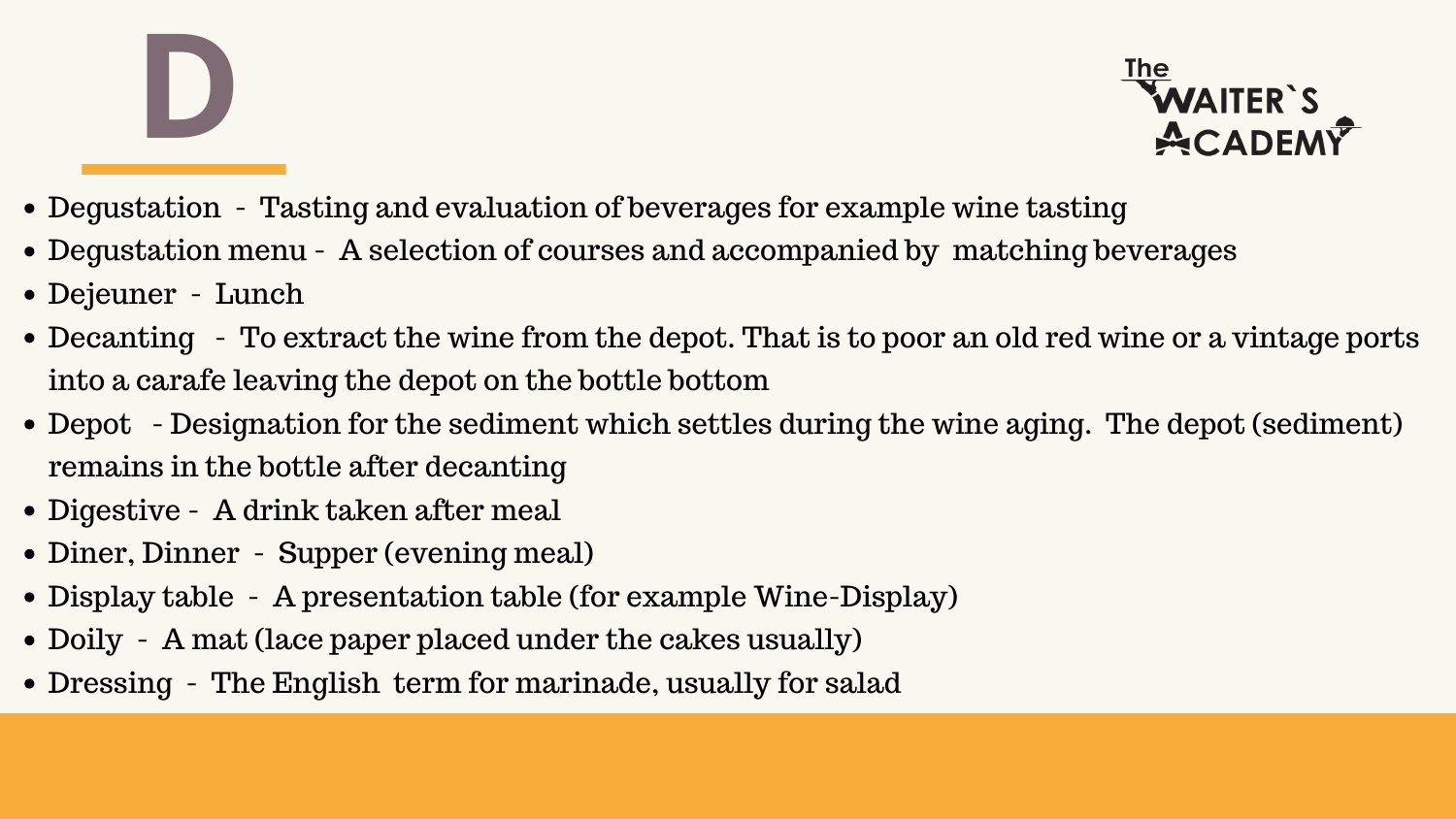

- Filleting To fillet fish means to take the bones out
- Finger bowl A small bowl filled with warm water and a slice of lemon. It is served with a fresh cloth napkin when food is eaten with fingers
- Flambé To flame with an alcoholic liquid when preparing seafood, meat and fish dishes as well as fruits and desserts
- Flight A selection of wines with similar style for testing
- Fondue a Swiss melted cheese dish served in a communal pot ( fondue pot) over a portable stove heated with a candle and eaten by dipping bread into the cheese using long-stemmed forks. There are different kind of fondues depending on the base material:- cheese fondue -meat fonduefish and crustaceans fondue - chocolate fondue
- Frappe A frappe is an iced beverage that has been shaken, blended or beaten to produce a tasty, foamy, and refreshing drink
- Function sheet Instructions or a route card. It contains all the information and guests' requests that are needed for a successful event. A function sheet is issued by the F&B department in a hotel or a gastronomy establishment. They hand it out to all the positions in charge of the event.

• Filleting To fillet fish means to take the bones out<br>• Finger bowl - A small bowl filled with warm water and a slice of lemon.<br>It is served with a fresh cloth napkin when food is eaten with fingers

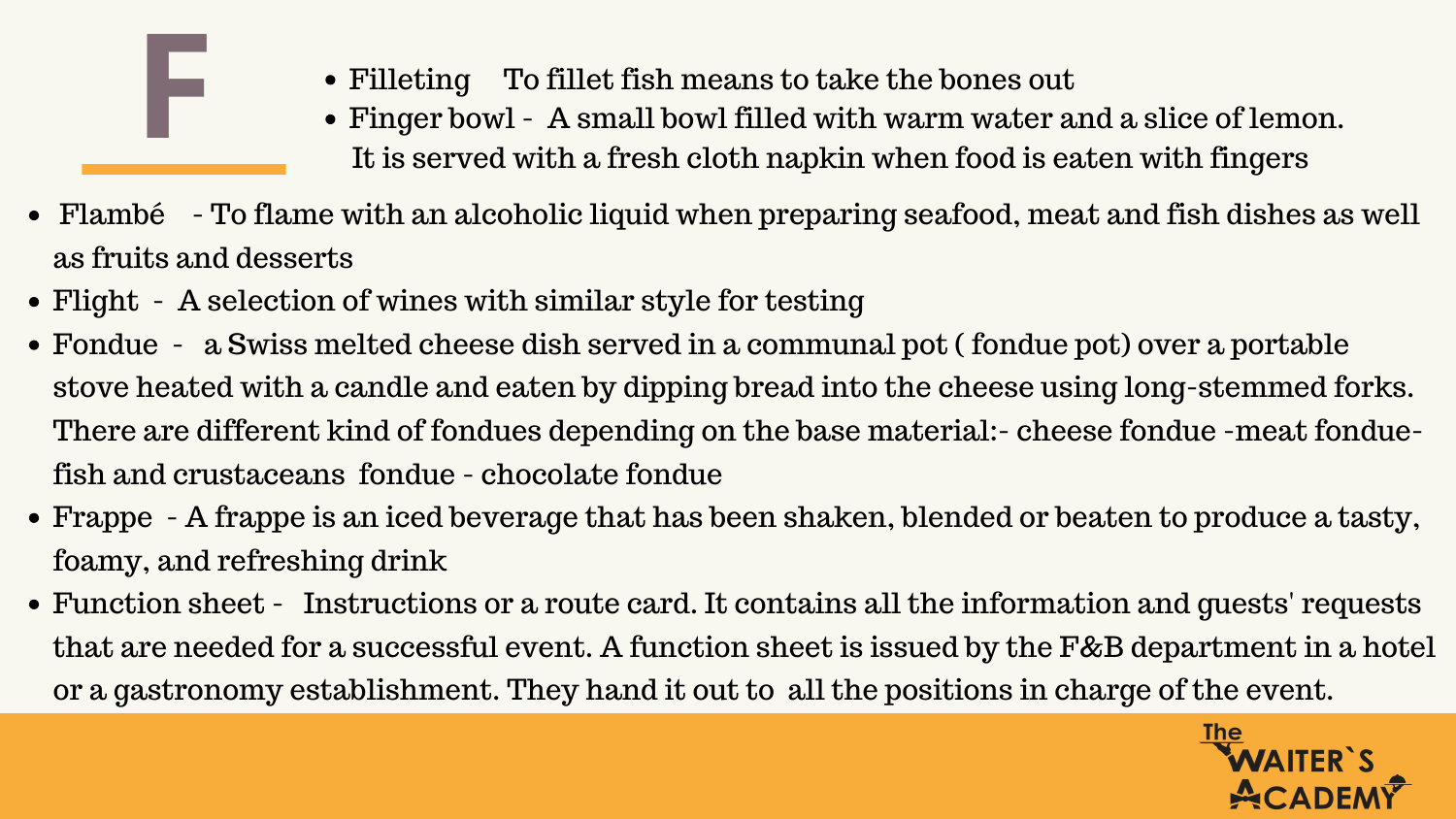

- Gourmet producing or serving food that is very high quality
- Gratin widespread culinary technique in which an ingredient is topped with a browned crust, often using breadcrumbs, grated cheese, egg or else
- Gueridon a side table usually movable used by the service staff to prepare dishes, to carve, to fillet or to perform the wine service
- Hors d'Oeuvres the first course (starter) variations
- Humidor a cigar climate control cabinet /a cigar case in which the cigars are kept in prime smoking condition
- Jus French : jus (juice) for example jus de fruits (Fruit juice), jus de viande (meat juice /gravy); English: fruit juice, gravy
- Kuvert a place cover: a term for bread, butter and a cloth napkin. There could be a cover charge (couvert charge) per guest. The price must be indicated in the menu
- Louche a ladle (dipper) used for soups and sauces

• Gourmet - producing or serving food that is very high quality<br>• Gratin - widespread culinary technique in which an ingredient is topped with<br>a browned crust, often using breadcrumbs, grated cheese, egg or else

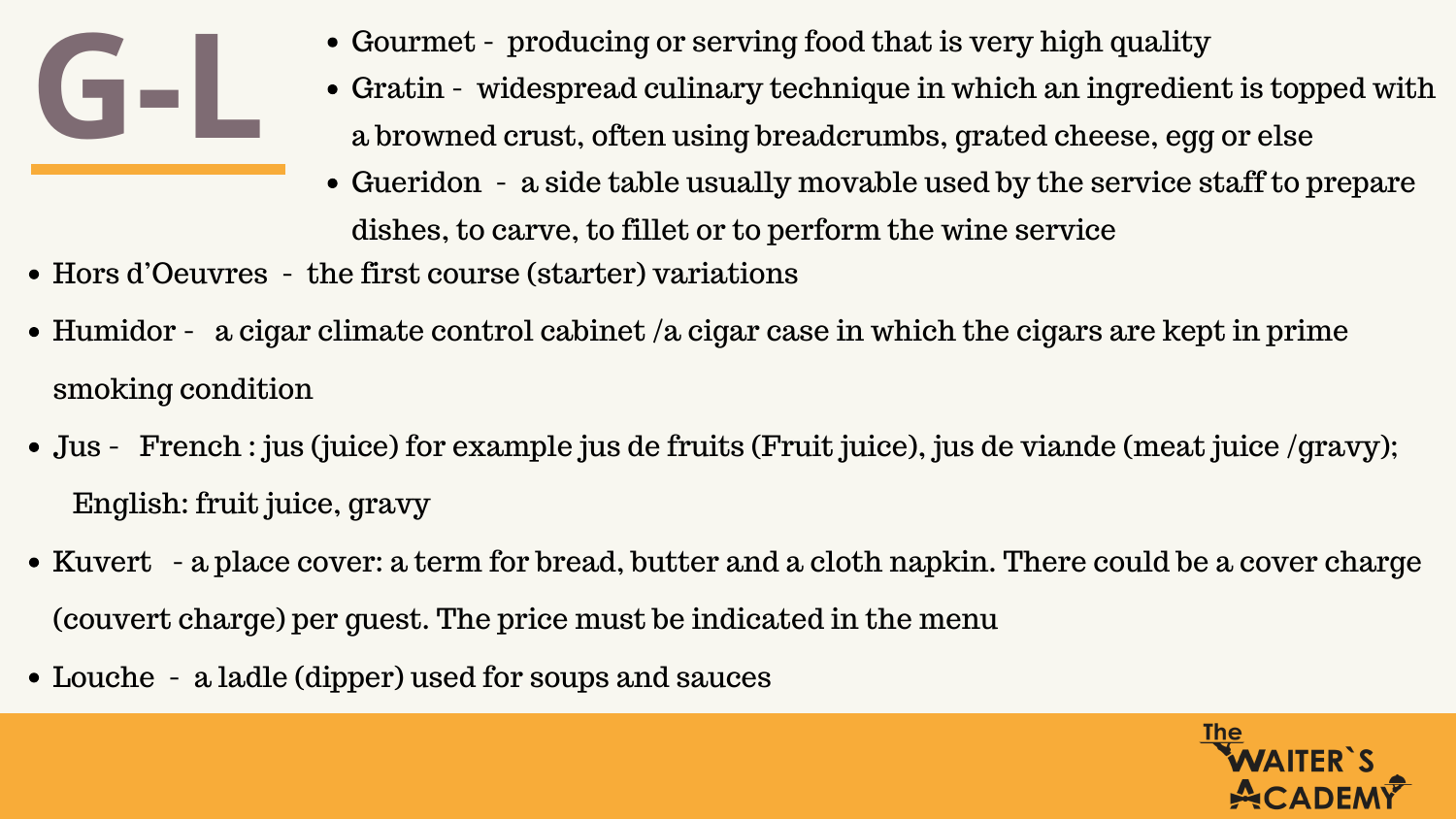### **M-O**

- Marinate To change the taste of salads, vegetables but also meat and fish by inserting marinades respectively dressings
- Menage A cruet stand with vinegar, oil, salt, pepper, ketchup, mustard, Tabasco sauce, Worcester sauce etc. placed on the table
- Menu The "menu" refers to a menu sequence
- Mise en Place "Putting in place" organizing and arranging of all the items you might need in service
- Molton A tablecloth underlay /mat made of felt or plastic material
- Napperon A small table cloth usually placed over the table cloth
- Office/Backoffice The room previous to the dining hall/restaurant

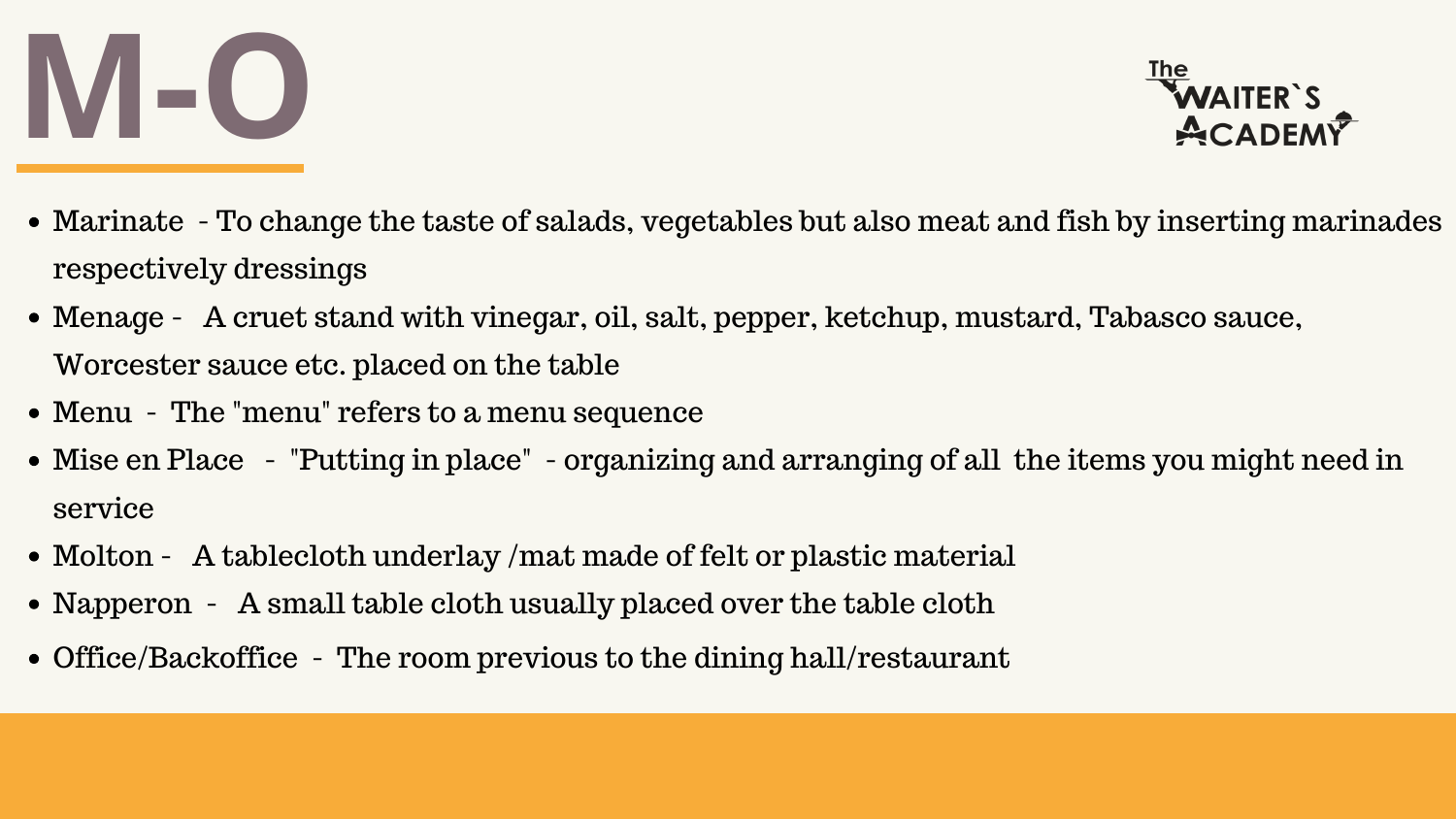# **P-R**<br>WAITER'S ACADEMY

- Paragon A receipt with a carbon copy or two carbon copies
- Plateau A big tray. The dishes are placed on that tray in the kitchen and brought to the sideboard in the restaurant/dining hall. They are also used for room service
- Raviers Small plates of elongated form in which mostly the cold starters are served. The plates are placed on a serving dish or on the hors d'oeuvres trolley
- Rechaud plat Electrical hot plates and plate warmers placed on the quest table or on the Gueridon
- Room service Room service is when the staff brings the prepared food in the quest's room for dining!

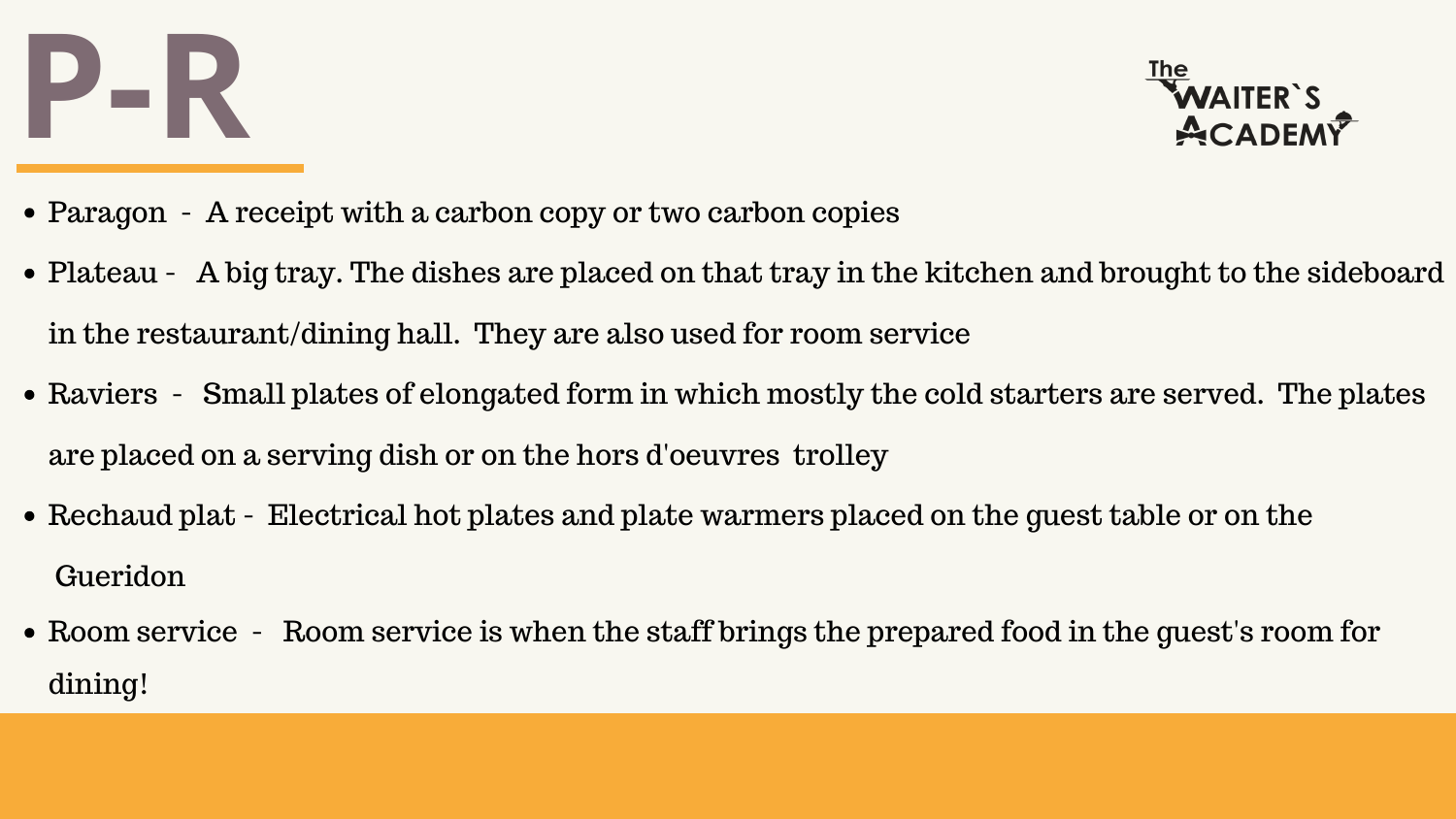

- Sauciere A vessel for sauces. A sauce dish
- Setup A table setting (for example a Banquet- setup )
- Sideboard A table used for serving or a cupboard with a surface for serving
- Sauciere A vessel for sauces. A sauce dish<br>• Setup A table setting (for example a Banquet- setup)<br>• Sideboard A table used for serving or a cupboard with a surface for serving • Signature Dish - It is a recipe that identifies an individual chef or own creation/own recipe of a meal • Signature drink - A best selling drink which contains a branded liquor or a special ingredient
- 
- Snack A snack is a light meal an intermediate meal
- Sommeliere /Sommelier A wine expert. Today a Sommeliere /Sommelier is a particular profession in the upscale gastronomy.
- Supper A late dinner
- Storno To reverse (to cancel) an order or a reservation
- Stewarding The Stewarding-Department is in charge of cleaning (washing the dishes) storage and provides all the inventory which is needed in the restaurant or for a particular event • Sundries - A variety of piquantly flavored pastries usually served in a bar. (a crusty small bakery) • Supplement - To add or serve something after the actual service. It is usually a side dish or a sauce
- 
- Could be extra meat for a main course.